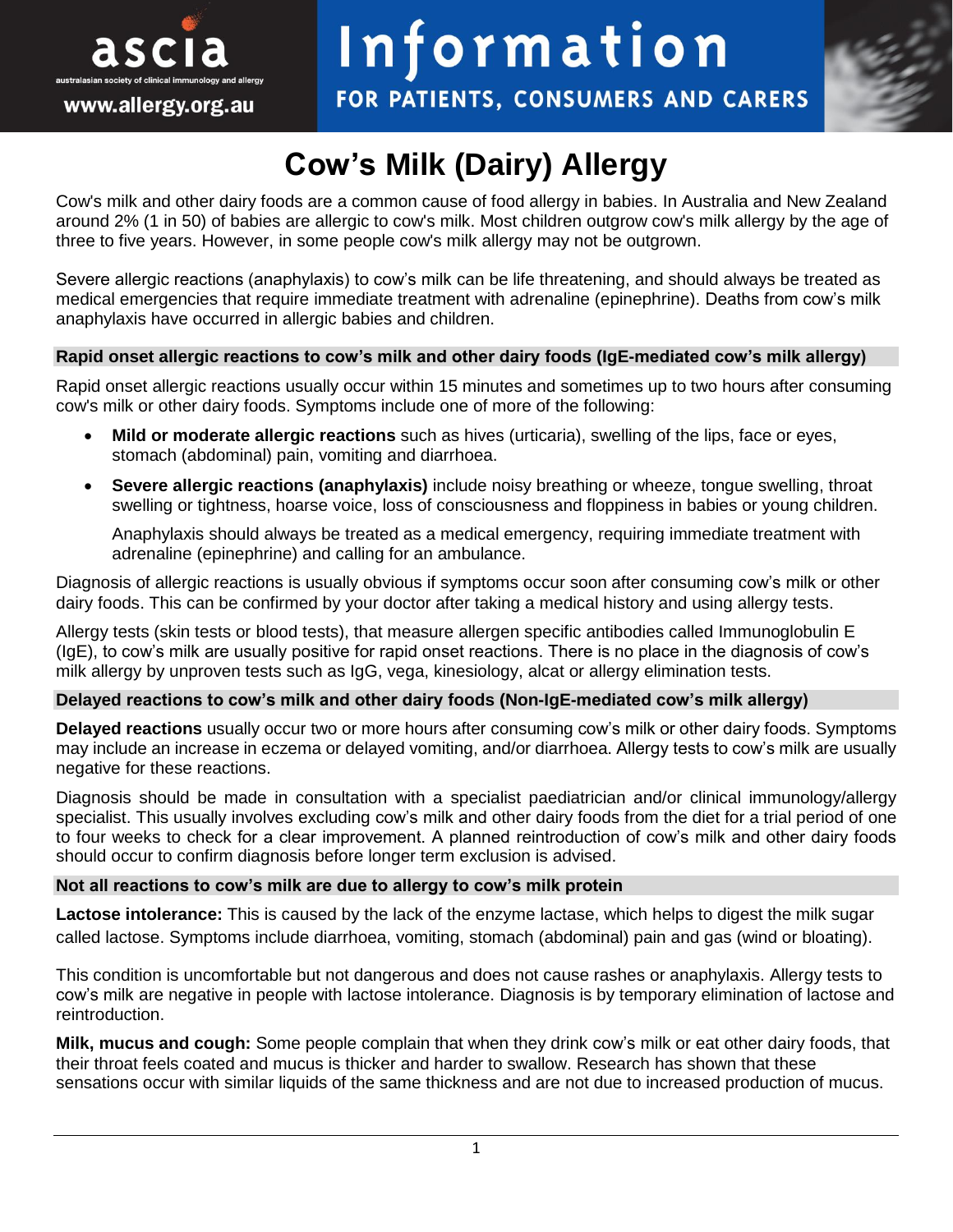# **Management of cow's milk allergy involves excluding dairy foods from the diet**

Management of cow's milk allergy involves excluding cow's milk and other dairy foods from the diet, unless otherwise recommended by your doctor. Most people who are allergic to cow's milk will be allergic to other animal milks (goat, sheep or horse/mare), and foods that are made from these milks. To exclude cow's milk and other dairy foods it is important to read all ingredient labels, and exclude any food which contains these milks, unless otherwise advised by your doctor.

Cooked or baked cow's milk in muffins, cakes or biscuits are tolerated by some people with cow's milk allergy. However, unless you are already certain that cooked or baked cow's milk is tolerated you should discuss this with your clinical immunology/allergy specialist before introducing these foods at home.

All people with food allergy should have an ASCIA Action Plan to help manage an allergic reaction. Some people with cow's milk allergy may be prescribed an adrenaline (epinephrine) autoinjector by their doctor.

# **Dietary restrictions for cow's milk allergy should be supervised**

Exclusion and reintroduction of cow's milk and other dairy foods should only be undertaken with advice from a medical specialist (and in many cases, a dietitian), particularly in cases of anaphylaxis. If long-term exclusion is required, an alternative source of calcium and protein is needed, to ensure adequate nutrition and growth.

Excluding foods from the diet during breastfeeding is rarely required, and if recommended, the maternal nutritional intake should be supervised, assessed and reviewed by a dietitian. Assessment and review by a dietitian is also recommended for babies and children who need to exclude cow's milk and other dairy foods.

# **Alternative milks for babies (up to one year of age)**

# **Soy protein formula**

- Tolerated by most babies with cow's milk allergy.
- Unsuitable for babies allergic to soy.
- Usually only recommended in babies over six months old.

# **Cow's milk based extensively hydrolysed formula (EHF)**

- EHF has been treated with enzymes to break down most of the cow's milk proteins and it is usually the formula of first choice in cow's milk allergic babies.
- EHF is **not suitable** for babies who have had anaphylaxis to cow's milk.
- Some EHF brands are available without prescription.
- An amino acid based formula (AAF) is usually prescribed if a baby reacts to EHF.
- Partially hydrolysed formula (commonly labelled HA), is not a suitable formula for babies with cow's milk allergy as enough allergenic protein is usually present to trigger an allergic reaction.

# **Rice protein based formula**

- May be used as an alternative formula to EHF or soy protein formula, and continued or changed based on specialist advice.
- Available without prescription.
- Should not be used in babies with food protein induced enterocolitis syndrome (FPIES) to rice.

# **Amino acid based formula (AAF)**

- AAF is necessary in around one in ten babies with cow's milk allergy.
- AAF is usually prescribed when an EHF or soy protein formula is not tolerated.
- AAF is tolerated by most babies with cow's milk and soy allergies.